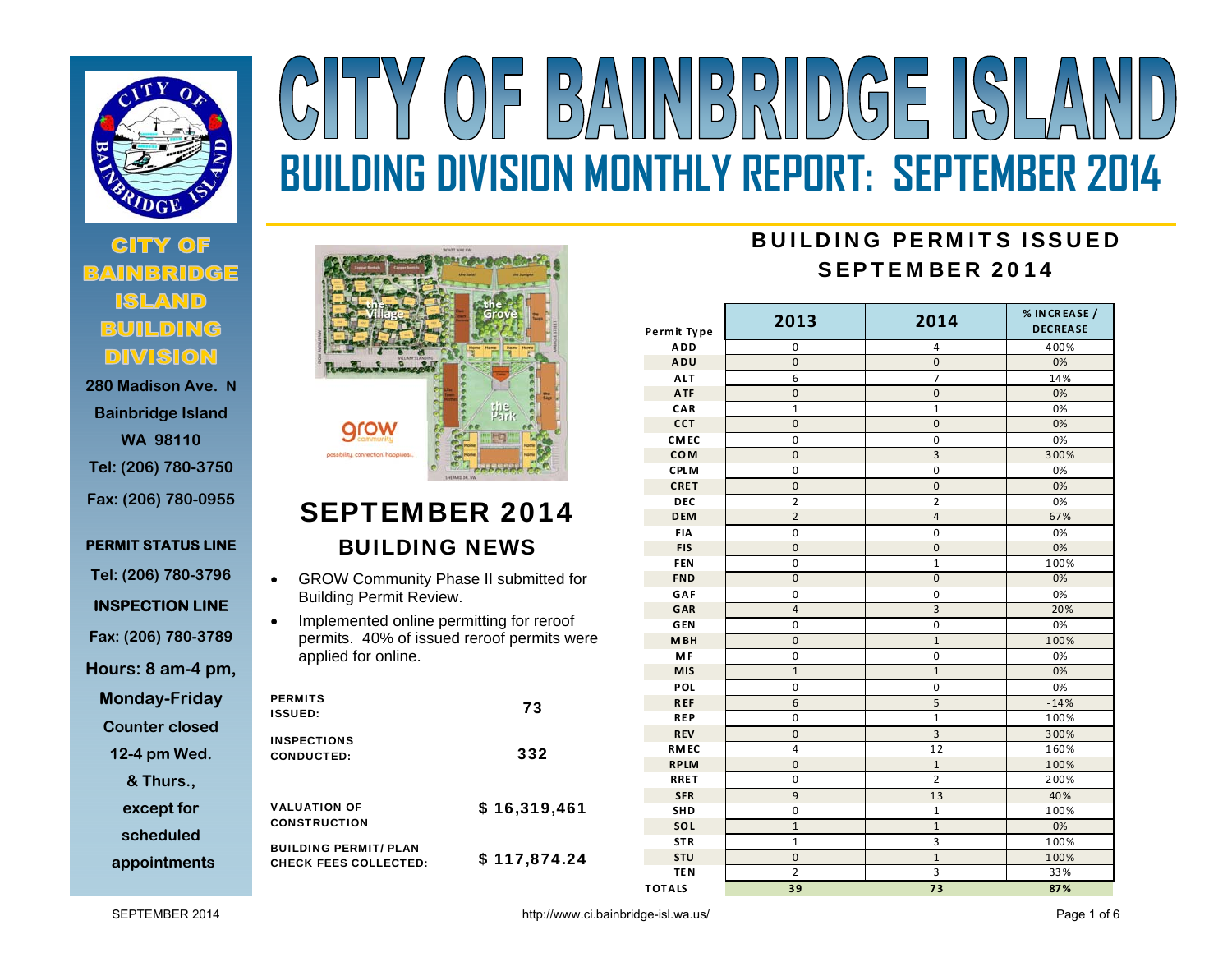| <b>Permit Type</b>         | <b>Permit Number</b> | <b>Applicant</b>                                             | <b>Project Description</b>                                                                 | <b>Project Address</b>                | <b>Date Issued</b> | <b>Valuation</b> |
|----------------------------|----------------------|--------------------------------------------------------------|--------------------------------------------------------------------------------------------|---------------------------------------|--------------------|------------------|
| Addition                   | BLD20213             | DUNNING THOMAS H JR &<br>SYLVIA A M                          | Adding 74 sq. ft. on 2nd level and Remodeling 2nd<br>floor Master Bedroom Suite.           | 10861 NE BILL<br>POINT HL             | 09/04/2014         | \$100,000.00     |
| Addition                   | <b>BLD20128</b>      | <b>PRICE WILLIAM B II &amp; SHARON R Price Barn Addition</b> |                                                                                            | 8699 NE TRIPLE<br><b>CROWN LN</b>     | 09/08/2014         | \$86,256.00      |
| Addition                   | BLD20184             | <b>GRAY BRENT S &amp; ELEANOR K</b>                          | Addition to main level and upper level and attached<br>garage                              | 13277 TEEM LOOP<br>RD NE              | 09/26/2014         | \$103,289.69     |
| Addition                   | <b>BLD20266</b>      | <b>BC&amp;J ARCHITECTS</b>                                   | Remodel of existing structure converting into shop.                                        | 3973 Pleasant<br>Beach Dr NE          | 09/30/2014         | \$250,000.00     |
| <b>Addition Total: 4</b>   |                      |                                                              |                                                                                            |                                       |                    | \$539,545.69     |
| Alteration                 | BLD20021             | <b>SERI YECKEL</b>                                           | Interior remodel, changing front doors/windows                                             | 10085 Edgecombe<br>PI NE              | 09/04/2014         | \$20,000.00      |
| Alteration                 | BLD20335             | MCMAHAN MICHAEL L & NEAL W<br><b>TRUSTEES</b>                | Modifications to existing guest quarters                                                   | 10075 Manitou<br>Beach Dr NE          | 09/04/2014         | \$10,000.00      |
| Alteration                 | BLD20339             | <b>SPENSER ELLINK</b>                                        | Remodel Laundry area and Master Bath area.                                                 | 589 Grow Ave NW                       | 09/09/2014         | \$5,000.00       |
| Alteration                 | BLD20321             | <b>SOHN KINAM</b>                                            | Construct roof to cover existing deck for #201 & #202                                      | 490 Madison Ave N<br>#201             | 09/09/2014         | \$4,000.00       |
| Alteration                 | BLD20042             | THURROTT RORY R & KELSIE G                                   | Alteration/Remodel of Existing Residence. See<br>attached for FULL Description of Work.    | 4720 NE EAGLE<br><b>HARBOR DR</b>     | 09/15/2014         | \$24,000.00      |
| Alteration                 | <b>BLD20377</b>      | <b>BROWN, KATE &amp; JEREMY</b>                              | Remodel Master Bathroom, remodel kitchen, add 2<br>30 gallon LP tanks for new LP Cook top. | 8241 NE BLAKELY<br><b>HEIGHTS CT</b>  | 09/26/2014         | \$2,000.00       |
| Alteration                 | BLD20382             | BRUNS NORMAN J & JANET L                                     | Interior Remodel. Relocate windows.                                                        | 362 HYAK PL NE                        | 09/30/2014         | \$5,000.00       |
| <b>Alteration Total: 7</b> |                      |                                                              |                                                                                            |                                       |                    | \$70,000.00      |
| Carport                    | BLD20305             | <b>BLANTON KAREN M</b>                                       | Building a new Attached 528 sq. ft. caport to existing<br><b>SFR</b>                       | 10441 NE<br><b>BRACKENWOOD</b><br>LN. | 09/19/2014         | \$15,175.00      |
| <b>Carport Total: 1</b>    |                      |                                                              |                                                                                            |                                       |                    | \$15,175.00      |
| Commercial                 | BLD20188             | Island Craft 2.0                                             | Building 3 new commercial buildings totaling 16,613<br>sq. ft.                             | Day Rd<br>W.                          | 09/05/2014         | \$2,234,705.06   |
| Commercial                 | BLD20189             | ZANSHIN DESIGN LLC                                           | Building 3 new commercial buildings totaling 16,613<br>sq. ft.                             |                                       | Day Rd 09/05/2014  | \$2,234,705.06   |
| Commercial                 | BLD20190             | ZANSHIN DESIGN LLC                                           | Building 3 new commercial buildings totaling 16,613<br>sq. ft.                             |                                       | Day Rd 09/05/2014  | \$2,234,705.06   |
| <b>Commercial Total: 3</b> |                      |                                                              |                                                                                            |                                       |                    | \$6,704,115.18   |
| <b>Deck</b>                | BLD20333             | <b>MATHER RANDY</b>                                          | Remove and replace existing 240 sq. ft. deck                                               | 12529 Sunrise Dr<br><b>NE</b>         | 09/09/2014         | \$5,076.00       |
| Deck                       | BLD20314             | Robert, Rauktis                                              | replace old deck                                                                           | 555 AZALEA AVE<br><b>NE</b>           | 09/12/2014         | \$13,959.00      |
| Deck Total: 2              |                      |                                                              |                                                                                            |                                       |                    | \$19,035.00      |
| Demolition                 |                      | BLD20308REV-1 VWA BAINBRIDGE ISLAND LLC                      | REVISION - Demo existing 320 sq. ft. Storage Shed.                                         | 10048 NE High<br>School Rd.           | 09/03/2014         |                  |
| Demolition                 | BLD20353             | <b>PVT ESTATES LLC</b>                                       | Demo of non habitable SFR                                                                  | <b>UNKNOWN</b>                        | 09/12/2014         |                  |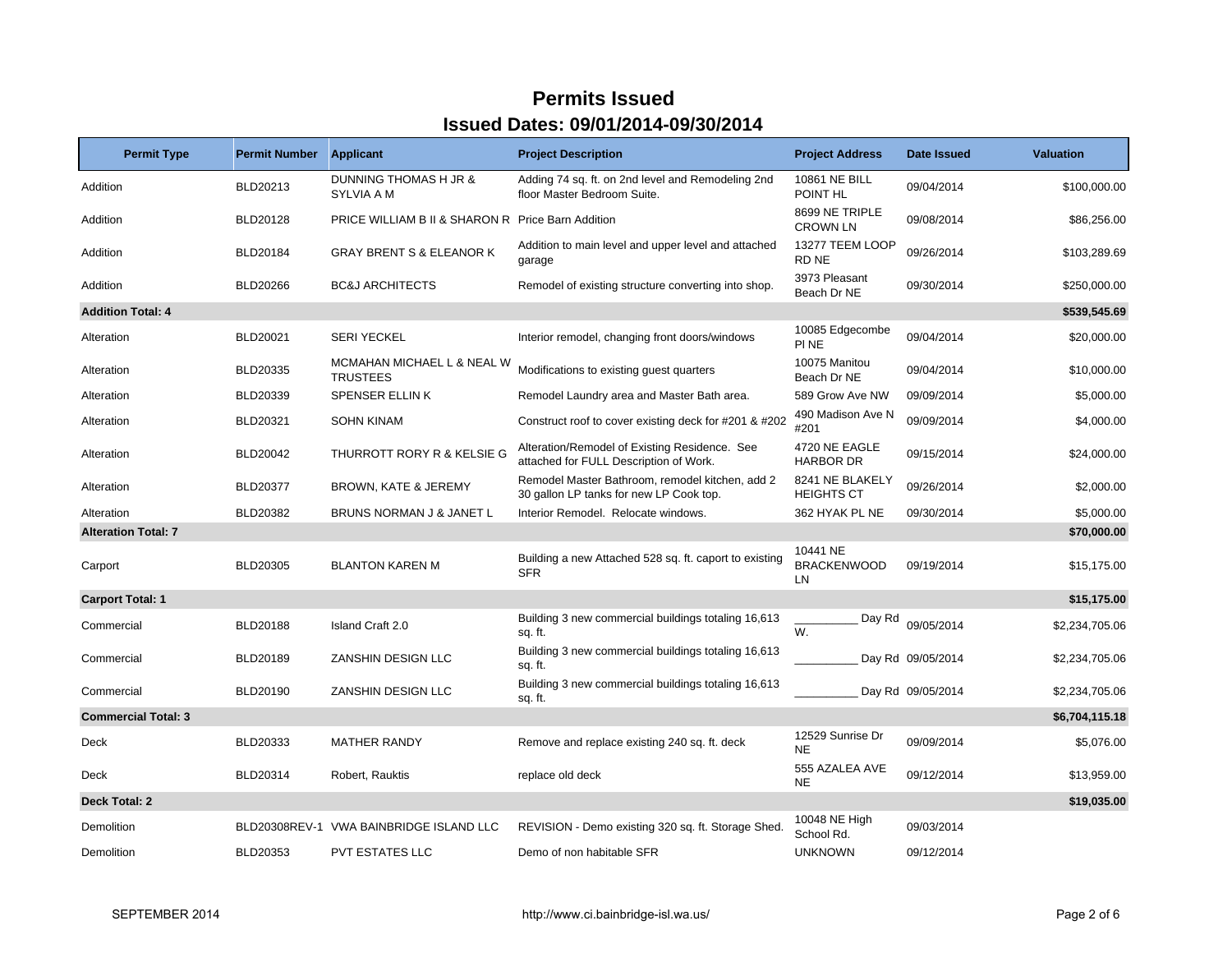| <b>Permit Type</b>                                         | <b>Permit Number</b> | <b>Applicant</b>                                | <b>Project Description</b>                                                                             | <b>Project Address</b>           | <b>Date Issued</b> | <b>Valuation</b> |
|------------------------------------------------------------|----------------------|-------------------------------------------------|--------------------------------------------------------------------------------------------------------|----------------------------------|--------------------|------------------|
| Demolition                                                 | BLD20351             | <b>MENNUCCI ROBERT J</b>                        | Remove floating docks and creosote pilings.                                                            | 5839 ROSE LOOP<br><b>NE</b>      | 09/15/2014         |                  |
| Demolition                                                 | BLD20354             | CAMPBELL MARK J & STACI M                       | Demo existing 1920 SFR and SHED.                                                                       | 10016 NE Ewing St                | 09/26/2014         |                  |
| <b>Demolition Total: 4</b>                                 |                      |                                                 |                                                                                                        |                                  |                    | \$0.00           |
| Fence                                                      | BLD20182             | JAGOE LEO J & HEA JA                            | Building a new 7'3" elect. gate for the driveway                                                       | 5937 NE Baker Hill<br>Rd         | 09/16/2014         | \$32,000.00      |
| Fence Total: 1                                             |                      |                                                 |                                                                                                        |                                  |                    | \$32,000.00      |
| Garage                                                     | <b>BLD20247</b>      | <b>HERRICK GEORGE L</b>                         | Building a 2,520 sq. ft. Garage includes a 420 sq. ft.<br>carport                                      | 9984 Battle Pt. Dr<br><b>NE</b>  | 09/26/2014         | \$142,808.40     |
| Garage                                                     | BLD20121             | <b>HOLMES JOSEPH G &amp; HILL</b><br>JENNIFER R | Garage with storage above                                                                              | 668 MOJI LN NW                   | 09/29/2014         | \$57,504.00      |
| Garage                                                     | <b>BLD20258GAR</b>   | KOURA FARM LLC                                  | Detached 517 sq. ft. garage                                                                            | 7845 NE KOURA<br><b>FARM DR</b>  | 09/30/2014         |                  |
| <b>Garage Total: 3</b>                                     |                      |                                                 |                                                                                                        |                                  |                    | \$200,312.40     |
| Mobile Home                                                | BLD20303             | JENSEN, JOYCE                                   | INSTALLING NEW MANUFACTURED HOME IN<br>PARK.                                                           | 219 MADRONA<br>WAY NE Space #5   | 09/26/2014         |                  |
| <b>Mobile Home Total: 1</b>                                |                      |                                                 |                                                                                                        |                                  |                    | \$0.00           |
| Miscellaneous                                              | <b>BLD20200</b>      | WINSLOW WHARF MARINA<br><b>WWMCOA</b>           | Replacing existing piers, A, B, C, D, & M Replacing<br>existing Ramps & select pilings                 | 133 Parfitt Way SW 09/04/2014    |                    | \$3,226,000.00   |
| <b>Miscellaneous Total: 1</b>                              |                      |                                                 |                                                                                                        |                                  |                    | \$3,226,000.00   |
| Re-Roof                                                    | BLD20342             | POMEROY JANE                                    | Remove existing roof and replace with approx 21<br>squares.                                            | 6807 NE DAY RD W 09/08/2014      |                    | \$2,310.00       |
| Re-Roof                                                    | BLD20343             | DEFAWE OLIVIER D & ROSE M                       | Reroof of approx. 18 squares                                                                           | 801 Deercliff Rd NE              | 09/08/2014         | \$1,980.00       |
| Re-Roof                                                    | BLD20363             | HANLEY CONSTRUCTION                             | Re-Roof 47square                                                                                       | 11726 Kallgren Rd<br><b>NE</b>   | 09/18/2014         | \$5,170.00       |
| Re-Roof                                                    | BLD20373             | NEW ANN J & LOVEJOY MARK                        | Reroof of approx. 22 squares.                                                                          | <b>1121 NE WING</b><br>POINT WAY | 09/25/2014         | \$2,420.00       |
| Re-Roof                                                    | BLD20381             | Lavigne, Mark                                   | Install new composition roof                                                                           | 4656 Tangleberry Ln<br><b>NE</b> | 09/30/2014         | \$2,530.00       |
| <b>Re-Roof Total: 5</b>                                    |                      |                                                 |                                                                                                        |                                  |                    | \$14,410.00      |
| Repair                                                     | BLD20062REV-1        | ZIMMERMAN STANLEY D &<br><b>CATHLEEN A</b>      | Added repair requirements found during construction                                                    | 4011 Rockaway<br>Beach Rd NE     | 09/10/2014         | \$20,000.00      |
| <b>Repair Total: 1</b>                                     |                      |                                                 |                                                                                                        |                                  |                    | \$20,000.00      |
| Revision to an Issued Permit BLD13762REV-1                 |                      | REARDON, MICHAEL W &<br><b>BERNALIM</b>         | Change direction of stair from basement to first floor,<br>add stair to second floor. Finish basement. | 9170 NE BRIAR<br><b>ROSE LN</b>  | 09/15/2014         | \$47,687.40      |
| Revision to an Issued Permit BLD18801REV-3 PBPBS LLC       |                      |                                                 | REVISION - Shifting Pitts Path Lane 8 feet to the<br>south!                                            | Pitts Path Ln                    | 09/29/2014         |                  |
| Revision to an Issued Permit BLD18592REV-1 MURPHY, CARLENE |                      |                                                 | Adding Elevator. New Sheets 5 & 6.                                                                     | 8068 NE HIDDEN<br><b>COVE RD</b> | 09/30/2014         |                  |
| <b>Revision Total: 3</b>                                   |                      |                                                 |                                                                                                        |                                  |                    | \$47,687.40      |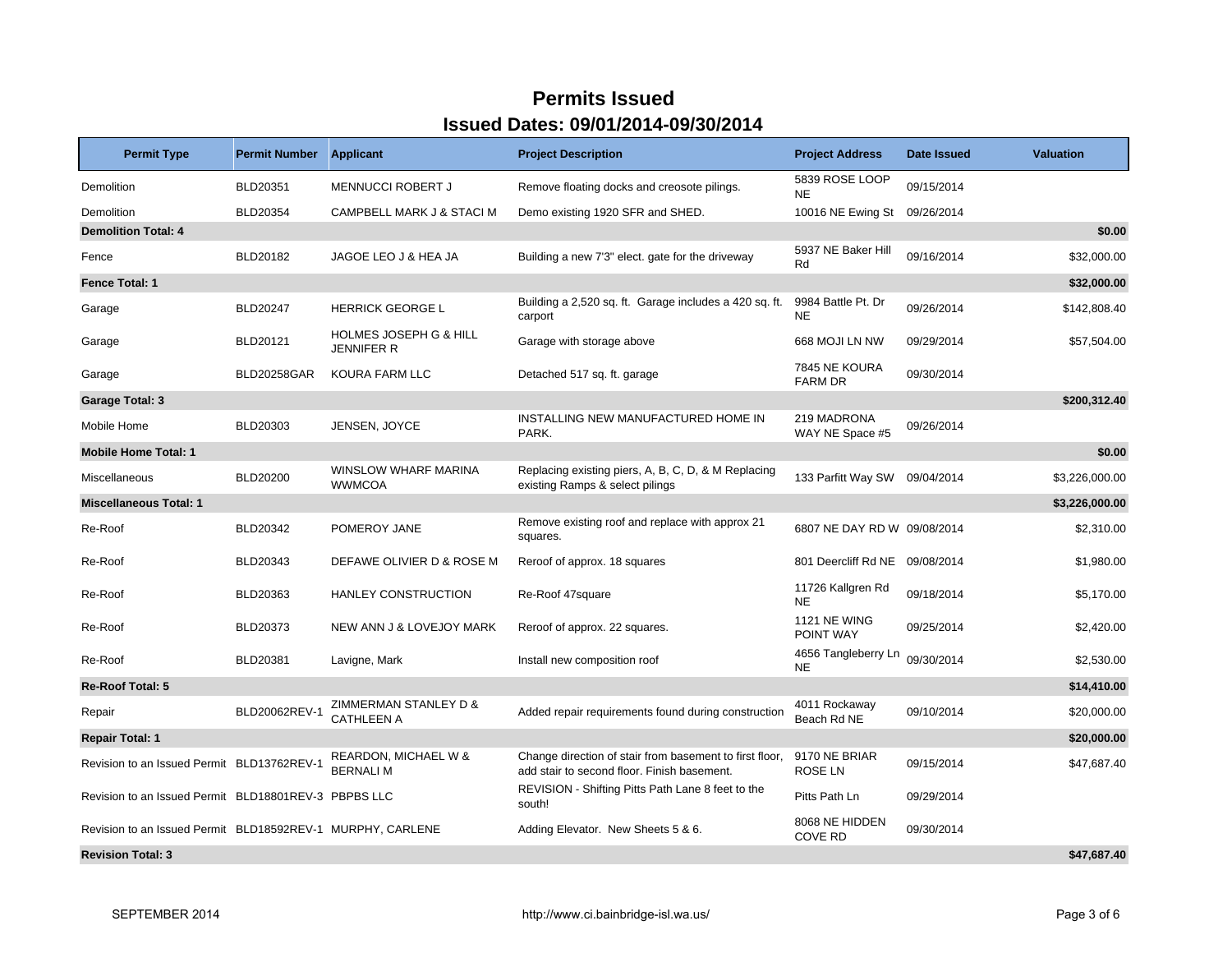| <b>Permit Type</b>                                 | <b>Permit Number</b> | <b>Applicant</b>                                        | <b>Project Description</b>                                                                                                         | <b>Project Address</b>                   | Date Issued | <b>Valuation</b> |
|----------------------------------------------------|----------------------|---------------------------------------------------------|------------------------------------------------------------------------------------------------------------------------------------|------------------------------------------|-------------|------------------|
| <b>Residential Mechanical</b>                      | BLD20329             | <b>HOUCK ROBIN C &amp; RICE SARAH</b><br>A TRUSTEES     | Replace Existing heat pump                                                                                                         | 401 Eakin Dr NW                          | 09/02/2014  |                  |
| <b>Residential Mechanical</b>                      | BLD20341             | POWERS ROBERT E & CLAUDIA<br>м                          | Install new 500 Gallon LP Tank, LP Lines for new LP<br>Cook Top.                                                                   | 3845 Pleasant<br>Beach Dr NE             | 09/08/2014  |                  |
| <b>Residential Mechanical</b>                      | BLD20349             | HERMOSILLO JOSEPH H &<br><b>TERESA J</b>                | Installing new Tankless Gas water heater & Piping.                                                                                 | 6391 NE EAGLE<br><b>HARBOR DR</b>        | 09/10/2014  |                  |
| <b>Residential Mechanical</b>                      | BLD20352             | <b>BOCKUS DAWN E</b>                                    | Remove and Replace existing Heat Pump.                                                                                             | 10994 MOUNTAIN<br>VIEW RD NE             | 09/12/2014  |                  |
| <b>Residential Mechanical</b>                      | BLD20365             | <b>BGH LLC</b>                                          | Installing new Heat Pump to the South end of the<br>house.                                                                         | 8651 Springridge Rd<br><b>NE</b>         | 09/18/2014  |                  |
| <b>Residential Mechanical</b>                      | <b>BLD20370</b>      | Radtke, Annette                                         | Heat pump                                                                                                                          | 4711 NE EAGLE<br><b>HARBOR DR</b>        | 09/23/2014  |                  |
| <b>Residential Mechanical</b>                      | BLD20331             | KEMKES BRIAN J & BEADLE<br>PAULA R                      | Install new <100,000 BTU Residential Furnace                                                                                       | 15673 Point Monroe<br>Dr NE              | 09/25/2014  |                  |
| <b>Residential Mechanical</b>                      | BLD20374             | ANDERSON JUDITH A &<br>ANDERSON MARK A &<br>STEPHANIE P | Installing new Heat Pump.                                                                                                          | 1746 Fort Ward Hill<br>Rd NE             | 09/25/2014  |                  |
| <b>Residential Mechanical</b>                      | BLD20375             | MEAD DAVID L & DELORES B                                | Installing new Furnace and Ducting less than 100,000 12807 Sunrise Dr<br><b>BTU</b>                                                | <b>NE</b>                                | 09/25/2014  |                  |
| <b>Residential Mechanical</b>                      | <b>BLD20378</b>      | SNEDEKER D M                                            | Install of new gas furnace                                                                                                         | 9801 NE Murden<br>Cove Dr                | 09/29/2014  |                  |
| <b>Residential Mechanical</b>                      | <b>BLD20379</b>      | <b>SEWAKE MARLENE K &amp;</b><br>PASQUARELLI A J JTWROS | new furnace install                                                                                                                | 5378 CRYSTAL<br>SPRINGS DR NE            | 09/29/2014  |                  |
| <b>Residential Mechanical</b>                      | BLD20372             | <b>GORMAN FRANK J &amp; STRICKER</b><br><b>SUSAN M</b>  | Installing a new 120 gallon LP Tank, new LP Heat<br>Stove and Cook Top.                                                            | 8416 NE Lightmoor<br>Ct                  | 09/30/2014  |                  |
| <b>Residential Mechanical</b><br>Total: 12         |                      |                                                         |                                                                                                                                    |                                          |             | \$0.00           |
| <b>Residential Plumbing</b>                        | <b>BLD20347</b>      | KORN STEVEN L & JANET K                                 | Remove and Replace existing Electric Hot Water<br>Heater.                                                                          | 6510 NE Sundance<br>Ln.                  | 09/09/2014  |                  |
| <b>Residential Plumbing Total:</b><br>$\mathbf{1}$ |                      |                                                         |                                                                                                                                    |                                          |             | \$0.00           |
| <b>Residential Retaining Wall</b>                  | BLD19348RRET         | ORR, SHANNON & MCALLESTER.<br><b>MELANIE</b>            | ORR/MCALLESTER RRET. Rock Retaining Wall<br>(Bulkhead). Replace existing timber bulkhead with a<br>new approx 98 If rock bulkhead. | 3043 Pleasant<br><b>Beach Drive</b>      | 09/08/2014  | \$33,000.00      |
| <b>Residential Retaining Wall</b>                  | <b>BLD20350</b>      | ASPECT CONSULTING LLC                                   | Emergency retainging wall repair / replacement (see<br>also shoreline emergency & after-the-fact<br>exemptions)                    | 10930 NE<br>Broomgerrie Rd               | 09/15/2014  | \$28,000.00      |
| <b>Residential Retaining Wall</b><br>Total: 2      |                      |                                                         |                                                                                                                                    |                                          |             | \$61,000.00      |
| <b>Single Family Residence</b>                     | <b>BLD19359SFR</b>   | <b>HUDSON HOMES LLC</b>                                 | new sfr construction 3675 sq ft, 826 gar                                                                                           | 7817 NE<br><b>LEDGESTONE</b><br>LPLot 03 | 09/05/2014  | \$423,000.00     |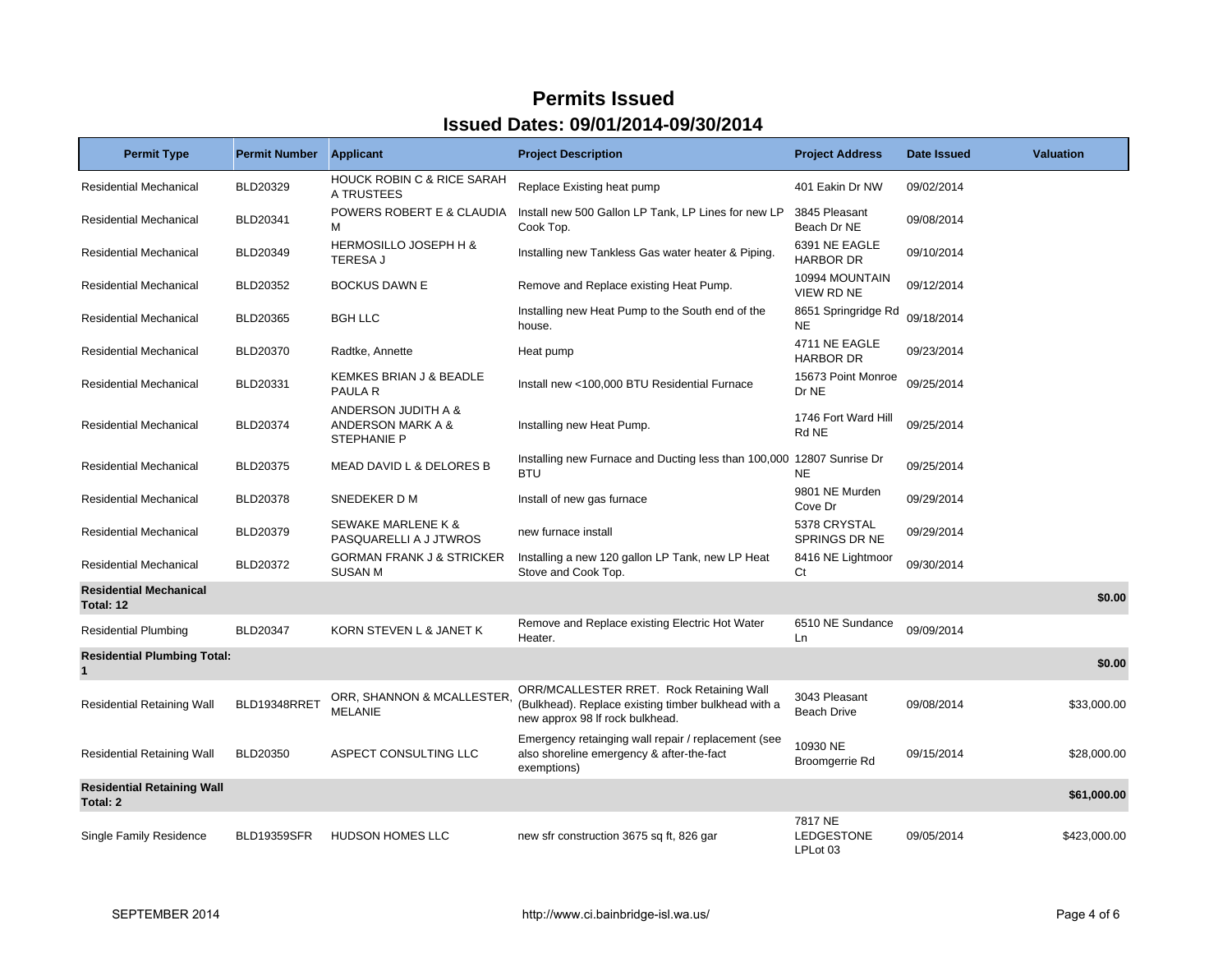| <b>Permit Type</b>                          | <b>Permit Number</b> | <b>Applicant</b>                                    | <b>Project Description</b>                                                                                                                                          | <b>Project Address</b>                     | Date Issued | <b>Valuation</b> |
|---------------------------------------------|----------------------|-----------------------------------------------------|---------------------------------------------------------------------------------------------------------------------------------------------------------------------|--------------------------------------------|-------------|------------------|
| Single Family Residence                     | <b>BLD19360SFR</b>   | <b>HUDSON HOMES LLC</b>                             | New sfr 1939 sq ft, 1510 basement, 660 garage                                                                                                                       | 7835 NE<br>LEDGESTONE<br>LPLot 05          | 09/05/2014  | \$409,000.00     |
| Single Family Residence                     | BLD20176             | Harobr Custom Homes, LLC                            | Building a 3,890 sq. ft. new SFR. 1,223 sq. ft. 1st<br>floor, 1,557 sq. ft. 2nd floor, 795 sq. ft. Garage and<br>315 sq. ft. covered deck/patio.                    | 16831 Agate Pass<br>Rd NE                  | 09/05/2014  | \$486,600.55     |
| Single Family Residence                     | BLD20113             | <b>FREESTONE INC</b>                                | Building a new SFR                                                                                                                                                  | 7847 NE<br>LEDGESTONE<br><b>LOOP</b>       | 09/05/2014  | \$548,355.41     |
| Single Family Residence                     | BLD20154             | SCHROETER JOHN A & JOLENE<br>G                      | Building a new 2,733 sq. ft. SFR.                                                                                                                                   | 8176 NE Paulanna<br>Ln                     | 09/11/2014  | \$217,564.10     |
| Single Family Residence                     | <b>BLD19267SFR</b>   | <b>LUXURY HOMES &amp;</b><br><b>DEVELOPMENT INC</b> | Building a new SFR with 1,115 sq. ft. 1st floor, 1,428<br>sq. ft. 2nd floor, a 412 sq. ft. ATTACHED Garage and<br>106 sq. ft. of deck.                              | Fletcher Bay<br>Rd NELot 1                 | 09/12/2014  | \$300,000.00     |
| Single Family Residence                     | <b>BLD19266SFR</b>   | <b>LUXURY HOMES &amp;</b><br>DEVELOPMENT INC        | Building a new SFR with 1,213 sq. ft. 1st floor, 1,488<br>sq. ft. 2nd floor and 440 sq. ft. ATTACHED Garage.                                                        | 9285 FLETCHER<br>BAY RD NE                 | 09/12/2014  | \$317,000.00     |
| Single Family Residence                     | BLD20119             | REHDER EDWARD III & PAMELA                          | Building a new 4,110 sq. ft. home.                                                                                                                                  | Lynnwood Center Rd 09/15/2014<br><b>NW</b> |             | \$493,102.50     |
| Single Family Residence                     | <b>BLD20081</b>      | <b>CIOC CHARLES GREGORY</b>                         | Building a new SFR with 1,424 sq. ft. 1st floor, 596<br>sq. ft. 2nd floor, 1,424 sq. ft. basement, 495 sq. st.<br>garage, 150 sq. ft. deck and a 160 sq. st. porch. | 7539 NE Emerald<br>Way                     | 09/17/2014  | \$435,337.20     |
| Single Family Residence                     | BLD20165             | Tommasi, Katie                                      | new single family home 3176 sft 418 garage, porch<br>58 sqft.                                                                                                       | 6553 NE Tara Ln                            | 09/26/2014  | \$517,620.16     |
| Single Family Residence                     | BLD20237             | RICHARDSON JOHN L &<br>REBECCA JO TRUSTEES          | Building a new 1,714 sq. ft. SFR to replace one that<br>was destroyed by fire in 2013.                                                                              | 8191 NE Hidden<br>Cove Rd                  | 09/29/2014  | \$266,544.14     |
| Single Family Residence                     | BLD20312             | <b>INC</b>                                          | SOUTH SHORE CONSTRUCTION Installing New approx. 2,011 sq. ft. Modular home on<br>new foundation.                                                                    | Sportsman Club Rd<br><b>NE</b>             | 09/29/2014  | \$338,700.78     |
| <b>Single Family Residence</b>              | <b>BLD20258</b>      | KOURA FARM LLC                                      | Building a 2,223 sq. ft. SFR with 412 sq. ft. of Patio                                                                                                              | 7845 NE KOURA<br><b>FARM DR</b>            | 09/30/2014  | \$385,380.83     |
| <b>Single Family Residence</b><br>Total: 13 |                      |                                                     |                                                                                                                                                                     |                                            |             | \$5,138,205.67   |
| Shed                                        | <b>BLD20360</b>      | <b>SCOTT KENT R</b>                                 | Building a 352 sq. ft. shed with 165 sq. ft. deck/patio.                                                                                                            | 5969 NE OLD MILL<br><b>RD</b>              | 09/22/2014  | \$2,000.00       |
| Shed Total: 1                               |                      |                                                     |                                                                                                                                                                     |                                            |             | \$2,000.00       |
| Solar Panels                                | BLD20323             | <b>WILLERFORD DENNIS &amp; DANA</b>                 | Installing 36 solar panes for a 9.9Kw System.                                                                                                                       | 574 Stetson PI SW                          | 09/18/2014  | \$10,863.00      |
| <b>Solar Panels Total: 1</b>                |                      |                                                     |                                                                                                                                                                     |                                            |             | \$10,863.00      |